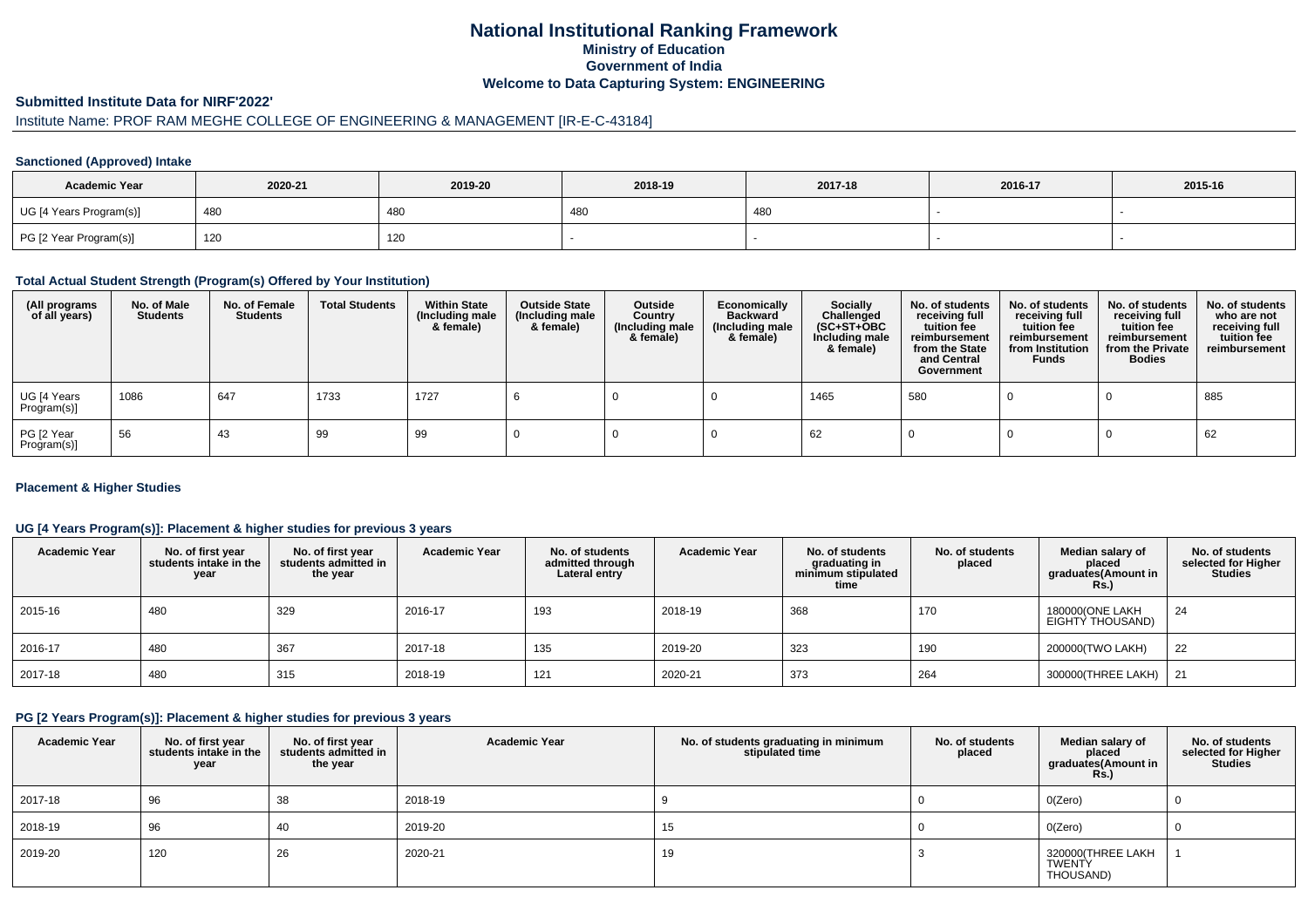#### **Ph.D Student Details**

| Ph.D (Student pursuing doctoral program till 2020-21 Students admitted in the academic year 2020-21 should not be entered here.) |                       |         |         |  |  |  |
|----------------------------------------------------------------------------------------------------------------------------------|-----------------------|---------|---------|--|--|--|
|                                                                                                                                  | <b>Total Students</b> |         |         |  |  |  |
| Full Time                                                                                                                        |                       | 12      |         |  |  |  |
| Part Time                                                                                                                        |                       |         |         |  |  |  |
| No. of Ph.D students graduated (including Integrated Ph.D)                                                                       |                       |         |         |  |  |  |
|                                                                                                                                  | 2020-21               | 2019-20 | 2018-19 |  |  |  |
| Full Time                                                                                                                        |                       |         |         |  |  |  |
| Part Time                                                                                                                        |                       |         |         |  |  |  |

## **Financial Resources: Utilised Amount for the Capital expenditure for previous 3 years**

| <b>Academic Year</b>                                                                                                                                                                      | 2020-21                                                                                              | 2019-20                                                           | 2018-19                                                           |  |  |  |  |  |  |
|-------------------------------------------------------------------------------------------------------------------------------------------------------------------------------------------|------------------------------------------------------------------------------------------------------|-------------------------------------------------------------------|-------------------------------------------------------------------|--|--|--|--|--|--|
| <b>Utilised Amount</b>                                                                                                                                                                    |                                                                                                      | <b>Utilised Amount</b>                                            | <b>Utilised Amount</b>                                            |  |  |  |  |  |  |
|                                                                                                                                                                                           | Annual Capital Expenditure on Academic Activities and Resources (excluding expenditure on buildings) |                                                                   |                                                                   |  |  |  |  |  |  |
| Library (Books, Journals and e-Resources only)                                                                                                                                            | 0 (Zero)                                                                                             | 1209725 (Twelve Lakh Nine Thousand Seven Hundred Twenty<br>Five ) | 409311 (Four Lakh Nine Thousand Three Hundred Eleven)             |  |  |  |  |  |  |
| New Equipment and software for Laboratories                                                                                                                                               | 465000 (Four Lakh Sixty Five Thousand)                                                               | 264700 (Two Lakh Sixty Four Thousand Seven Hundred)               | 1113410 (Eleven Lakh Thirteen Thousand Four Hundred Ten)          |  |  |  |  |  |  |
| <b>Engineering Workshops</b>                                                                                                                                                              | 0 (Zero)                                                                                             | 0 (Zero)                                                          | 0 (Zero)                                                          |  |  |  |  |  |  |
| Other expenditure on creation of Capital Assets (For setting up<br>classrooms, seminar hall, conference hall, library, Lab, Engg<br>workshops excluding expenditure on Land and Building) | 0 (Zero)                                                                                             | 61977 (Sixty One Thousand Nine Hundred Seventy Seven)             | 315173 (Three Lakh Fifteen Thousand One Hundred Seventy<br>Three) |  |  |  |  |  |  |

## **Financial Resources: Utilised Amount for the Operational expenditure for previous 3 years**

| Academic Year                                                                                                                                                                                  | 2020-21                                                                               | 2019-20                                                                               | 2018-19                                                                                   |  |  |  |  |  |  |
|------------------------------------------------------------------------------------------------------------------------------------------------------------------------------------------------|---------------------------------------------------------------------------------------|---------------------------------------------------------------------------------------|-------------------------------------------------------------------------------------------|--|--|--|--|--|--|
|                                                                                                                                                                                                | <b>Utilised Amount</b>                                                                | <b>Utilised Amount</b>                                                                | <b>Utilised Amount</b>                                                                    |  |  |  |  |  |  |
|                                                                                                                                                                                                | <b>Annual Operational Expenditure</b>                                                 |                                                                                       |                                                                                           |  |  |  |  |  |  |
| Salaries (Teaching and Non Teaching staff)                                                                                                                                                     | 108544407 (Ten Crore Eighty Five Lakh Forty Four Thousand<br>Four Hundred Seven)      | 106422548 (Ten Crore Sixty Four Lakh Twenty Two Thousand<br>Five Hundred Forty Eight) | 106767473 (Ten Crore Sixty Seven Lakh Sixty Seven<br>Thousand Four Hundred Seventy Three) |  |  |  |  |  |  |
| Maintenance of Academic Infrastructure or consumables and<br>other running expenditures(excluding maintenance of hostels<br>and allied services, rent of the building, depreciation cost, etc) | 35688182 (Three Crore Fifty Six Lakh Eighty Eight Thousand<br>One Hundred Eighty Two) | 45908375 (Four Crore Fifty Nine Lakh Eight Thousand Three<br>Hundred Seventy Five )   | 46026644 (Four Crore Sixty Lakh Twenty Six Thousand Six<br>Hundred Forty Four)            |  |  |  |  |  |  |
| Seminars/Conferences/Workshops                                                                                                                                                                 | 0 (Zero)                                                                              | 0 (Zero)                                                                              | 0 (Zero)                                                                                  |  |  |  |  |  |  |

**IPR**

| Calendar year            | 2020 | 2019 | 2018 |
|--------------------------|------|------|------|
| No. of Patents Published | 10   |      |      |
| No. of Patents Granted   |      |      |      |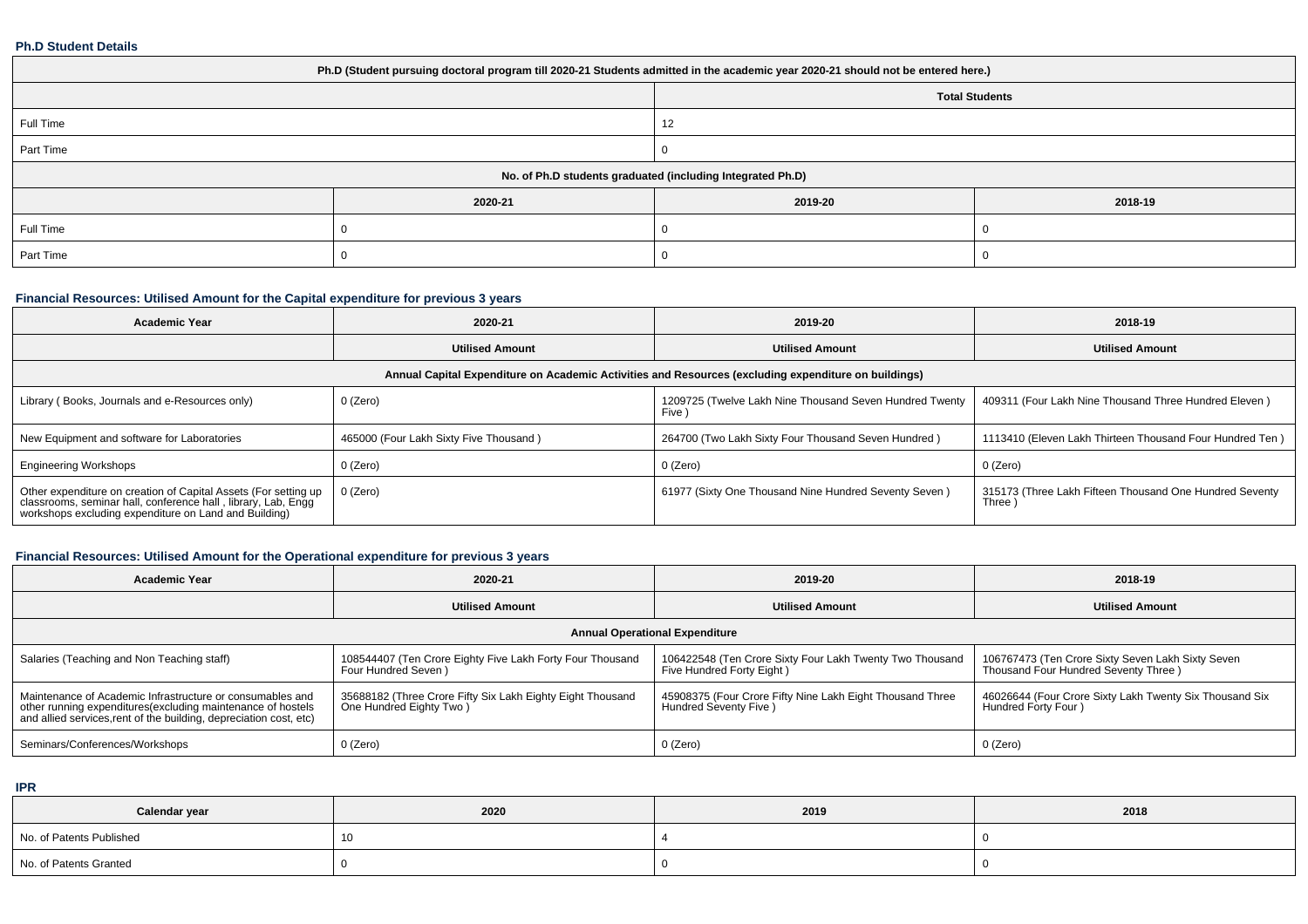## **Sponsored Research Details**

| <b>Financial Year</b>                    | 2020-21  | 2019-20  | 2018-19  |  |
|------------------------------------------|----------|----------|----------|--|
| Total no. of Sponsored Projects          |          |          |          |  |
| Total no. of Funding Agencies            |          |          |          |  |
| Total Amount Received (Amount in Rupees) | 100000   | 100000   | 100000   |  |
| Amount Received in Words                 | One Lakh | One Lakh | One Lakh |  |

## **Consultancy Project Details**

| <b>Financial Year</b>                    | 2020-21 | 2019-20 | 2018-19 |
|------------------------------------------|---------|---------|---------|
| Total no. of Consultancy Projects        |         |         |         |
| Total no. of Client Organizations        |         |         |         |
| Total Amount Received (Amount in Rupees) |         |         |         |
| Amount Received in Words                 | Zero    | Zero    | Zero    |

## **PCS Facilities: Facilities of physically challenged students**

| 1. Do your institution buildings have Lifts/Ramps?                                                                                                         | Yes, more than 40% of the buildings |
|------------------------------------------------------------------------------------------------------------------------------------------------------------|-------------------------------------|
| 2. Do your institution have provision for walking aids, including wheelchairs and transportation from one building to another for<br>handicapped students? | Yes                                 |
| 3. Do your institution buildings have specially designed toilets for handicapped students?                                                                 | Yes, more than 40% of the buildings |

## **Faculty Details**

| Srno           | Name                                    | Age | Designation                | Gender | Qualification | <b>Experience (In</b><br>Months) | <b>Currently working</b><br>with institution? | <b>Joining Date</b> | <b>Leaving Date</b>      | <b>Association type</b> |
|----------------|-----------------------------------------|-----|----------------------------|--------|---------------|----------------------------------|-----------------------------------------------|---------------------|--------------------------|-------------------------|
|                | <b>VINAY AVINASH</b><br>RAJGURE         | 36  | <b>Assistant Professor</b> | Male   | Ph.D          | 168                              | Yes                                           | 16-06-2012          | $\overline{\phantom{a}}$ | Regular                 |
| $\overline{2}$ | <b>MOHD</b><br>WAJAHATULLAH<br>NASEEM   | 31  | <b>Assistant Professor</b> | Male   | M.E.          | 119                              | Yes                                           | 01-08-2011          | $\sim$                   | Regular                 |
| 3              | <b>BHUSHAN</b><br><b>HARIHAR BAND</b>   | 36  | <b>Assistant Professor</b> | Male   | M.E.          | 138                              | Yes                                           | 12-10-2011          | $\overline{\phantom{a}}$ | Regular                 |
| $\overline{4}$ | <b>GAYATRI ASHOK</b><br><b>BAHIRE</b>   | 25  | <b>Assistant Professor</b> | Female | M.E.          | 34                               | Yes                                           | 04-07-2019          | $\sim$                   | Regular                 |
| 5              | <b>KAUSTUBH SUNIL</b><br>KALKONDE       | 32  | <b>Assistant Professor</b> | Male   | M.E.          | 108                              | Yes                                           | 01-10-2011          | $\sim$                   | Regular                 |
| 6              | AADITYA PRADIP<br><b>AGARKAR</b>        | 31  | <b>Assistant Professor</b> | Male   | M.E.          | 97                               | Yes                                           | 14-06-2014          | $\sim$                   | Regular                 |
| $\overline{7}$ | <b>SAGAR DILIP</b><br>NIMKAR            | 31  | <b>Assistant Professor</b> | Male   | M.E.          | 97                               | Yes                                           | 16-06-2014          | $\overline{\phantom{a}}$ | Regular                 |
| 8              | KRUNAL<br><b>SHIVKUMAR</b><br>PANPALIYA | 32  | <b>Assistant Professor</b> | Male   | M.E.          | 102                              | Yes                                           | 16-06-2014          | $\overline{\phantom{a}}$ | Regular                 |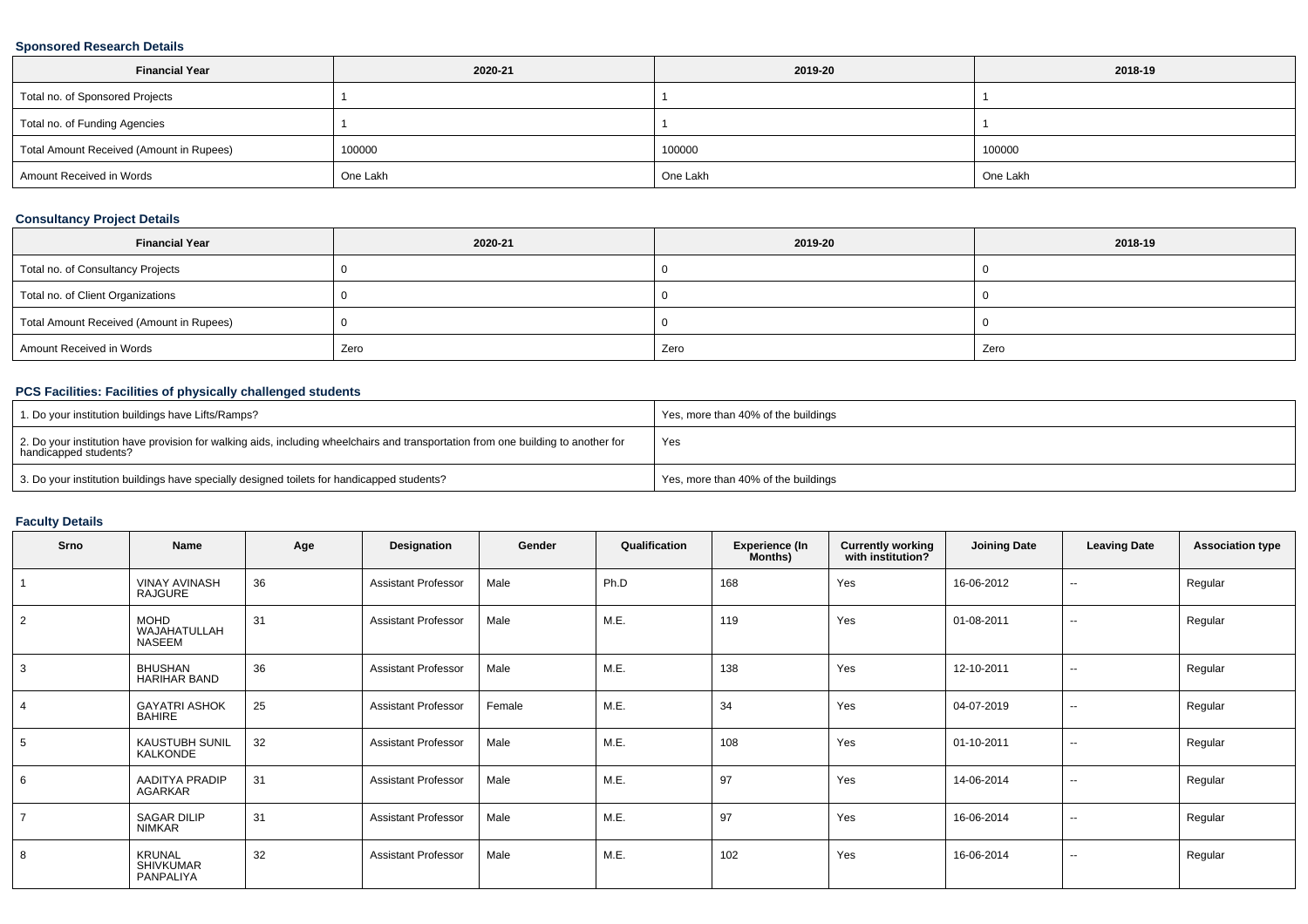| 9  | VIKRAMSINGH<br>RAVINDRASINGH<br><b>PARIHAR</b>       | 31 | <b>Assistant Professor</b> | Male   | M.E.   | 103 | Yes | 12-12-2012 | $\sim$                   | Regular |
|----|------------------------------------------------------|----|----------------------------|--------|--------|-----|-----|------------|--------------------------|---------|
| 10 | <b>MOHAN BHAGWAT</b><br>TASRE                        | 35 | <b>Assistant Professor</b> | Male   | Ph.D   | 117 | Yes | 16-06-2012 | $\sim$                   | Regular |
| 11 | NITYANAND<br>SHANKARRAO<br><b>FUTANE</b>             | 40 | <b>Assistant Professor</b> | Male   | M.E.   | 179 | Yes | 20-12-2012 | --                       | Regular |
| 12 | VAKAS KABIR<br><b>RAHMAN</b>                         | 31 | <b>Assistant Professor</b> | Male   | M.E.   | 95  | Yes | 16-06-2014 | $\sim$                   | Regular |
| 13 | SAGAR DEVIDAS<br><b>BOLE</b>                         | 32 | <b>Assistant Professor</b> | Male   | M.Tech | 67  | Yes | 16-01-2016 | $\sim$                   | Regular |
| 14 | ROHAN VIJAY<br>THAKUR                                | 34 | <b>Assistant Professor</b> | Male   | M.Tech | 117 | Yes | 01-07-2013 | $\sim$                   | Regular |
| 15 | ANURADHA DILIP<br><b>INGOLE</b>                      | 31 | <b>Assistant Professor</b> | Female | M.E.   | 103 | Yes | 17-12-2012 | $\sim$                   | Regular |
| 16 | <b>ASHISH</b><br><b>DIGAMBAR</b><br>SAWANT           | 34 | <b>Assistant Professor</b> | Male   | M.E.   | 110 | Yes | 17-12-2012 | $\sim$                   | Regular |
| 17 | KISHOR GOVIND<br><b>DHAKE</b>                        | 49 | <b>Assistant Professor</b> | Male   | M.E.   | 323 | Yes | 13-01-2012 | $\overline{\phantom{a}}$ | Regular |
| 18 | <b>ASHISH</b><br><b>VITTHALRAO</b><br>KADU           | 42 | <b>Assistant Professor</b> | Male   | Ph.D   | 146 | Yes | 19-05-2009 | $\overline{\phantom{a}}$ | Regular |
| 19 | <b>LAXMIKANT SUNIL</b><br>KALKONDE                   | 35 | <b>Assistant Professor</b> | Male   | M.E.   | 146 | Yes | 20-11-2010 | $\overline{\phantom{a}}$ | Regular |
| 20 | <b>SUSHIL</b><br><b>INDRAKUMAR</b><br><b>BAKHTAR</b> | 37 | <b>Assistant Professor</b> | Male   | M.E.   | 122 | Yes | 16-06-2012 | $\overline{\phantom{a}}$ | Regular |
| 21 | KASHMIRA NILESH<br><b>KASAT</b>                      | 43 | <b>Assistant Professor</b> | Female | Ph.D   | 192 | Yes | 05-07-2010 | $\sim$                   | Regular |
| 22 | SHUBHAM KISHOR<br><b>KADAM</b>                       | 34 | <b>Assistant Professor</b> | Male   | M.Sc.  | 144 | Yes | 01-12-2012 | $\sim$                   | Regular |
| 23 | DUSHYANT VIJAY<br><b>MANKAR</b>                      | 31 | <b>Assistant Professor</b> | Male   | M.E.   | 84  | Yes | 01-08-2016 | $\sim$                   | Regular |
| 24 | ASHISH<br>VINODRAO<br>SAYWAN                         | 35 | <b>Assistant Professor</b> | Male   | M.E.   | 124 | Yes | 30-06-2013 | $\sim$                   | Regular |
| 25 | SAMPADA<br>PRADEEP<br>CHAUDHARI                      | 29 | <b>Assistant Professor</b> | Female | M.E.   | 72  | Yes | 11-08-2015 | --                       | Regular |
| 26 | PRAVIN ASHOK<br><b>BOLKE</b>                         | 34 | <b>Assistant Professor</b> | Male   | M.Sc.  | 132 | Yes | 01-07-2013 | $\sim$                   | Regular |
| 27 | AMOL<br>PANDURANG<br><b>BAHALE</b>                   | 35 | <b>Assistant Professor</b> | Male   | M.E.   | 144 | Yes | 01-12-2011 | $\overline{\phantom{a}}$ | Regular |
| 28 | SYED GHAUSE<br><b>IBRAHIM</b>                        | 39 | <b>Assistant Professor</b> | Male   | Ph.D   | 145 | Yes | 15-05-2009 | $\sim$                   | Regular |
| 29 | <b>MANISH AJAY</b><br>WARANKAR                       | 38 | <b>Assistant Professor</b> | Male   | M.E.   | 180 | Yes | 27-06-2013 | $\sim$                   | Regular |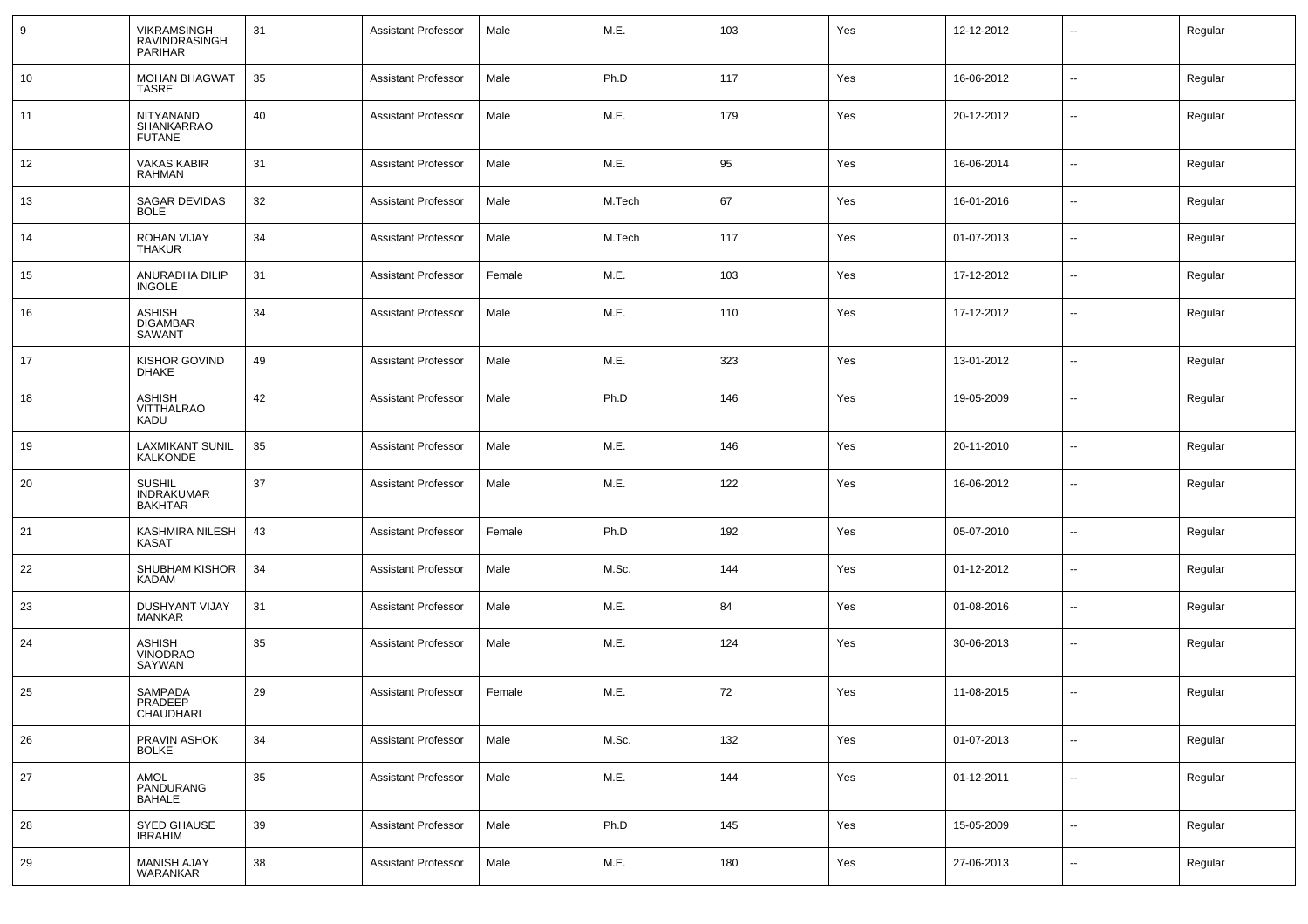| 30 | SAGAR<br><b>ANANTRAO PATIL</b>                         | 41 | <b>Assistant Professor</b> | Male   | M.E.    | 209 | Yes | 15-12-2010 | $\overline{\phantom{a}}$ | Regular |
|----|--------------------------------------------------------|----|----------------------------|--------|---------|-----|-----|------------|--------------------------|---------|
| 31 | MIRZA IRSHAD<br><b>BAIG MIRZA SADIK</b><br><b>BAIG</b> | 36 | <b>Assistant Professor</b> | Male   | Ph.D    | 144 | Yes | 20-07-2009 | $\sim$                   | Regular |
| 32 | <b>MAHESH</b><br>MADHUKAR<br><b>JANOLKAR</b>           | 38 | <b>Assistant Professor</b> | Male   | M. Phil | 187 | Yes | 09-07-2009 | $\overline{\phantom{a}}$ | Regular |
| 33 | SIRAJ KHAN<br>NAZEER KHAN                              | 32 | <b>Assistant Professor</b> | Male   | M.Sc.   | 109 | Yes | 16-06-2012 | $\mathbf{u}$             | Regular |
| 34 | DIPAK ASHOKRAO<br><b>NIKAM</b>                         | 32 | <b>Assistant Professor</b> | Male   | M.E.    | 125 | Yes | 01-07-2013 | $\sim$                   | Regular |
| 35 | PARAG<br>SAHEBRAO<br><b>MOHOD</b>                      | 30 | <b>Assistant Professor</b> | Male   | M.E.    | 85  | Yes | 16-06-2014 | --                       | Regular |
| 36 | ALIM SALAM KHAN                                        | 36 | <b>Assistant Professor</b> | Male   | M.Sc.   | 156 | Yes | 18-05-2009 | $\mathbf{u}$             | Regular |
| 37 | SUJATA TEJRAO<br><b>MHASKE</b>                         | 42 | <b>Assistant Professor</b> | Female | Ph.D    | 192 | Yes | 13-07-2009 | $\mathbf{u}$             | Regular |
| 38 | <b>PRAVIN</b><br>PRABHAKAR<br><b>POTEY</b>             | 47 | <b>Assistant Professor</b> | Male   | M.E.    | 240 | Yes | 26-06-2009 | $\mathbf{u}$             | Regular |
| 39 | <b>GARGEY</b><br><b>MADHUKAR</b><br>AWARE              | 42 | <b>Assistant Professor</b> | Male   | M.E.    | 163 | Yes | 18-12-2011 | $\overline{\phantom{a}}$ | Regular |
| 40 | YOGESH<br><b>PRABHUDAS</b><br><b>KHADSE</b>            | 28 | <b>Assistant Professor</b> | Male   | M.Tech  | 72  | Yes | 20-01-2017 | $\overline{\phantom{a}}$ | Regular |
| 41 | DINESH SANTOSH<br><b>CHANDAK</b>                       | 35 | <b>Assistant Professor</b> | Male   | M.E.    | 120 | Yes | 12-12-2012 | $\overline{\phantom{a}}$ | Regular |
| 42 | KIRAN ARUNRAO<br><b>DONGRE</b>                         | 42 | Associate Professor        | Male   | Ph.D    | 213 | Yes | 11-08-2009 | $\overline{\phantom{a}}$ | Regular |
| 43 | AMIT VITTHALRAO<br><b>MOHOD</b>                        | 42 | <b>Assistant Professor</b> | Male   | M.E.    | 215 | Yes | 18-08-2009 | $\mathbf{u}$             | Regular |
| 44 | SWAPNIL<br><b>BHASKARRAO</b><br><b>MOHOD</b>           | 40 | <b>Assistant Professor</b> | Male   | Ph.D    | 202 | Yes | 13-09-2010 | $\overline{\phantom{a}}$ | Regular |
| 45 | <b>ATUL</b><br><b>SUBHASHRAO</b><br><b>DAHANE</b>      | 33 | <b>Assistant Professor</b> | Male   | M.Tech  | 104 | Yes | 01-12-2012 | $\overline{\phantom{a}}$ | Regular |
| 46 | KALYANI<br>RAMESHWAR<br><b>NINGHOT</b>                 | 29 | <b>Assistant Professor</b> | Female | M.Tech  | 40  | Yes | 01-06-2018 | $\mathbf{u}$             | Regular |
| 47 | KAUSHIK ANAND<br><b>JOSHI</b>                          | 39 | <b>Assistant Professor</b> | Male   | M. Phil | 168 | Yes | 06-09-2011 | $\overline{\phantom{a}}$ | Regular |
| 48 | AMOL ARUNRAO<br>NERKAR                                 | 40 | <b>Assistant Professor</b> | Male   | M.Sc.   | 204 | Yes | 19-12-2012 | $\overline{\phantom{a}}$ | Regular |
| 49 | RAHUL RAMDAS<br><b>WANKHADE</b>                        | 45 | <b>Assistant Professor</b> | Male   | M.E.    | 253 | Yes | 26-06-2012 | $\sim$                   | Regular |
| 50 | <b>TEJASWINI DILIP</b><br><b>KADAM</b>                 | 27 | <b>Assistant Professor</b> | Female | M.E.    | 60  | Yes | 26-06-2019 | $\overline{\phantom{a}}$ | Regular |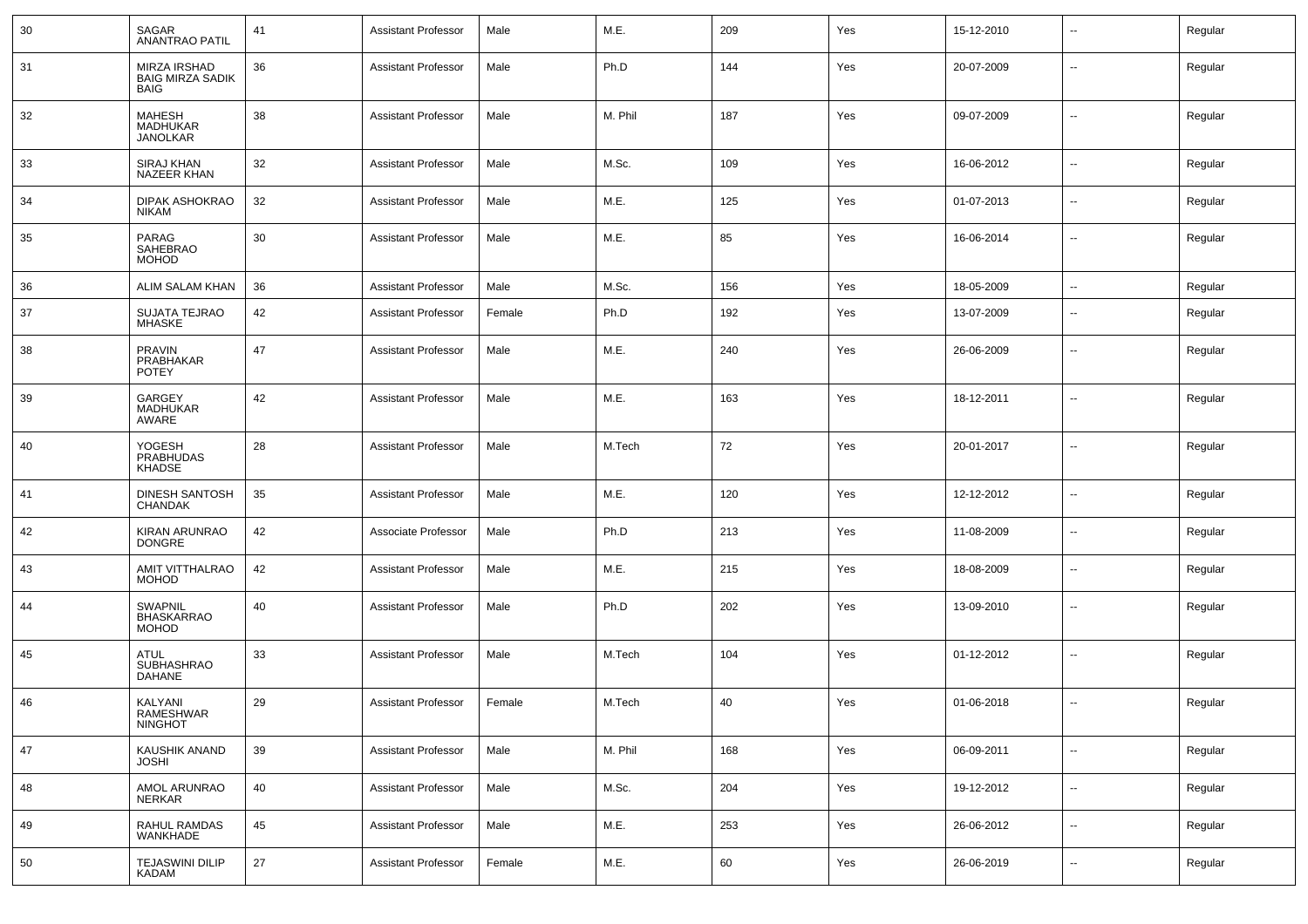| 51 | LOBHAS ARUN<br><b>GADEKAR</b>                        | 42 | <b>Assistant Professor</b> | Male   | Ph.D   | 204 | Yes | 15-06-2014 | $\overline{\phantom{a}}$ | Regular |
|----|------------------------------------------------------|----|----------------------------|--------|--------|-----|-----|------------|--------------------------|---------|
| 52 | <b>VISHAKHA</b><br><b>SAURABH SHAH</b>               | 29 | <b>Assistant Professor</b> | Female | M.E.   | 86  | Yes | 16-06-2014 | $\sim$                   | Regular |
| 53 | <b>ANKIT</b><br>GAJANANRAO<br><b>KALE</b>            | 31 | <b>Assistant Professor</b> | Male   | M.Tech | 108 | Yes | 16-06-2014 | $\overline{\phantom{a}}$ | Regular |
| 54 | <b>HUMAYUN KHAN</b><br>MOHD AZIMUDDIN<br><b>KHAN</b> | 35 | <b>Assistant Professor</b> | Male   | M.Sc.  | 156 | Yes | 16-05-2014 | $\sim$                   | Regular |
| 55 | <b>SHRIKANT</b><br>MADHAV HARLE                      | 34 | <b>Assistant Professor</b> | Male   | Ph.D   | 134 | Yes | 20-12-2012 | $\overline{\phantom{a}}$ | Regular |
| 56 | <b>ROSHANI</b><br>SUDHAKAR NAGE                      | 31 | <b>Assistant Professor</b> | Female | M.E.   | 66  | Yes | 15-01-2016 | $\overline{\phantom{a}}$ | Regular |
| 57 | PAVAN<br>GANESHRAO<br><b>DESHMUKH</b>                | 40 | <b>Assistant Professor</b> | Male   | Ph.D   | 139 | Yes | 15-04-2015 | $\overline{\phantom{a}}$ | Regular |
| 58 | VAIBHAV<br>RAMKRISHNA<br><b>DHAWALE</b>              | 42 | <b>Assistant Professor</b> | Male   | M.E.   | 212 | Yes | 15-12-2010 | $\overline{\phantom{a}}$ | Regular |
| 59 | <b>SHRIKANT</b><br>ARVINDRAO<br><b>DESHMUKH</b>      | 30 | <b>Assistant Professor</b> | Male   | M.E.   | 55  | Yes | 18-07-2019 | $\sim$                   | Regular |
| 60 | AMITKUMAR<br><b>BABURAO RANIT</b>                    | 38 | <b>Assistant Professor</b> | Male   | M.Tech | 167 | Yes | 02-08-2010 | $\overline{\phantom{a}}$ | Regular |
| 61 | <b>PRAVIN</b><br>VYANKATRAO<br>KHANDVE               | 51 | <b>Assistant Professor</b> | Male   | M.Tech | 198 | Yes | 07-01-2013 | $\overline{\phantom{a}}$ | Regular |
| 62 | SARANG<br><b>MURLIDHAR</b><br><b>DHAWADE</b>         | 33 | <b>Assistant Professor</b> | Male   | M.E.   | 117 | Yes | 22-11-2010 | $\overline{\phantom{a}}$ | Regular |
| 63 | <b>MANISH</b><br><b>MOTISINGH BAIS</b>               | 53 | <b>Assistant Professor</b> | Male   | Ph.D   | 269 | Yes | 17-06-2017 | $\sim$                   | Regular |
| 64 | RAMESHWAR<br><b>SHRIRAM</b><br><b>INGALKAR</b>       | 32 | <b>Assistant Professor</b> | Male   | M.E.   | 103 | Yes | 20-12-2012 | $\sim$                   | Regular |
| 65 | <b>ASHUTOSH</b><br><b>AVINASH</b><br><b>UGWEKAR</b>  | 36 | <b>Assistant Professor</b> | Male   | M.E.   | 172 | Yes | 04-01-2011 | $\overline{\phantom{a}}$ | Regular |
| 66 | <b>CHETAN RAMESH</b><br><b>INGOLE</b>                | 33 | <b>Assistant Professor</b> | Male   | M.E.   | 116 | Yes | 22-11-2010 | $\sim$                   | Regular |
| 67 | <b>DINESH</b><br>GOKULDASJI<br><b>HARKUT</b>         | 52 | Associate Professor        | Male   | Ph.D   | 290 | Yes | 12-05-2009 | $\sim$                   | Regular |
| 68 | RASHMI<br>PANDURANG<br>SONAR                         | 38 | <b>Assistant Professor</b> | Female | Ph.D   | 180 | Yes | 15-06-2012 | $\sim$                   | Regular |
| 69 | SURYAKANT<br><b>DINKAR</b><br><b>DESHPANDE</b>       | 58 | Associate Professor        | Male   | Ph.D   | 384 | Yes | 04-07-2013 | $\sim$                   | Regular |
| 70 | <b>VINIT</b><br>PRAKASHRAO<br>KHARKAR                | 32 | <b>Assistant Professor</b> | Male   | M.E.   | 97  | Yes | 02-07-2013 | $\sim$                   | Regular |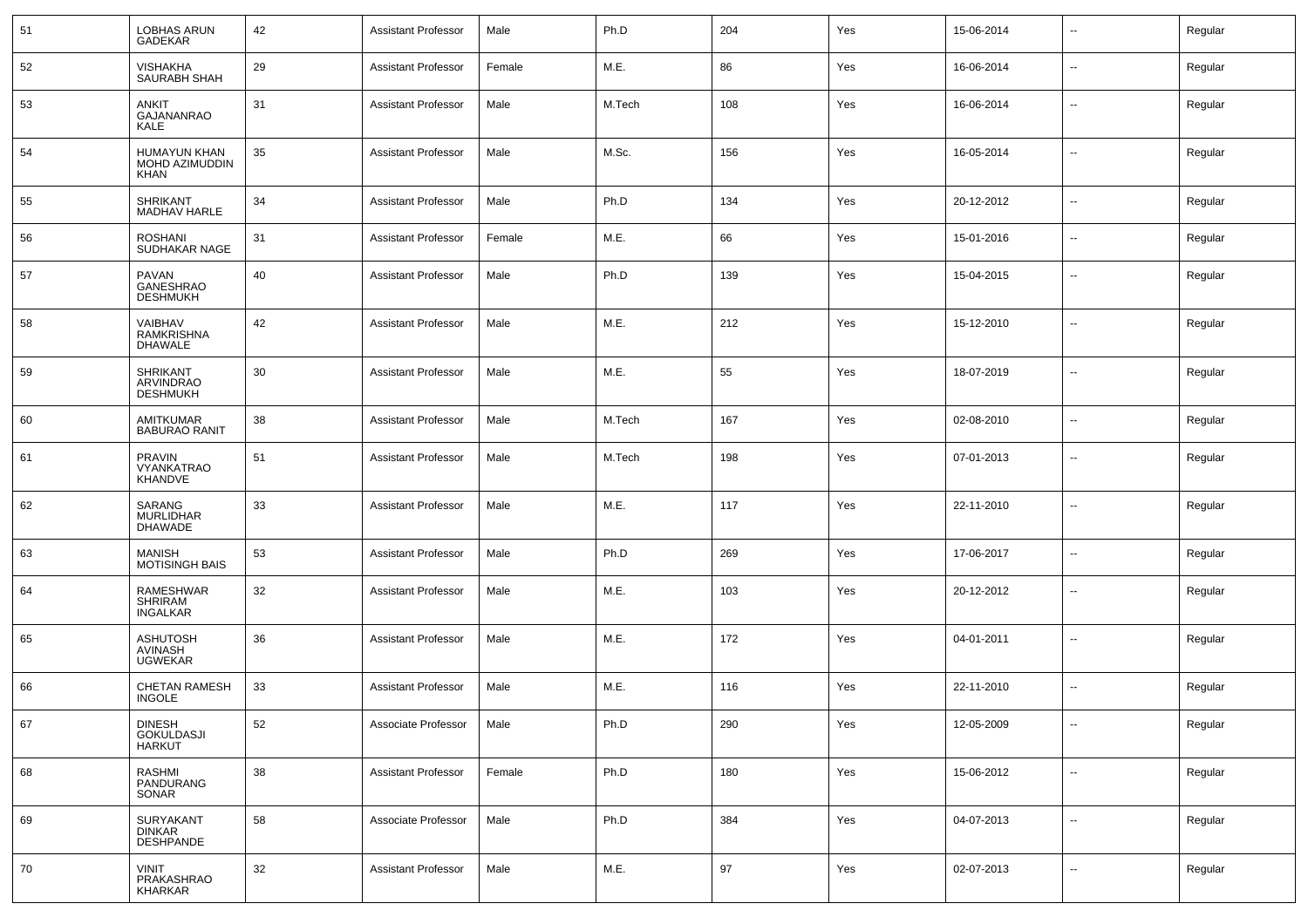| 71 | <b>AMOL PRAKASH</b><br><b>BHAGAT</b>            | 36 | <b>Assistant Professor</b> | Male   | Ph.D       | 186 | Yes | 22-11-2010 |                          | Regular |
|----|-------------------------------------------------|----|----------------------------|--------|------------|-----|-----|------------|--------------------------|---------|
| 72 | ASHISH<br>GULABRAO<br>KOKATE                    | 36 | <b>Assistant Professor</b> | Male   | M.E.       | 109 | Yes | 16-06-2012 | --                       | Regular |
| 73 | <b>SUSMITA ARUN</b><br><b>MESHRAM</b>           | 33 | <b>Assistant Professor</b> | Female | M.E.       | 122 | Yes | 17-12-2012 | $\sim$                   | Regular |
| 74 | SHRADDHA<br><b>DATTUJI TALE</b>                 | 26 | <b>Assistant Professor</b> | Female | M.Tech     | 23  | Yes | 17-09-2019 | $\sim$                   | Regular |
| 75 | LOVELY SINGH<br>SANTOKH SINGH<br><b>MUTNEJA</b> | 39 | <b>Assistant Professor</b> | Male   | M.E.       | 202 | Yes | 22-10-2010 | $\sim$                   | Regular |
| 76 | ABHISHEK<br>MADHUSUDAN<br>AGRAWAL               | 38 | <b>Assistant Professor</b> | Male   | M.E.       | 151 | Yes | 16-06-2012 | $\sim$                   | Regular |
| 77 | APARNA<br><b>RAJKUMAR</b><br><b>KHAIRKAR</b>    | 35 | <b>Assistant Professor</b> | Female | M.E.       | 96  | Yes | 05-07-2013 | --                       | Regular |
| 78 | <b>VISHALSINH</b><br><b>VIJAYSINH BAIS</b>      | 31 | <b>Assistant Professor</b> | Male   | M.E.       | 67  | Yes | 15-01-2016 | --                       | Regular |
| 79 | AATIF SAYEED<br>ABDUL HAMEED                    | 33 | <b>Assistant Professor</b> | Male   | <b>MBA</b> | 93  | Yes | 20-09-2014 | --                       | Regular |
| 80 | <b>POOJA</b><br>RAMESHRAO<br><b>MORE</b>        | 29 | <b>Assistant Professor</b> | Female | M.E.       | 61  | Yes | 21-06-2017 | --                       | Regular |
| 81 | RANI SHRIRAM<br>LANDE                           | 33 | <b>Assistant Professor</b> | Female | M.E.       | 132 | Yes | 01-12-2012 | Ξ.                       | Regular |
| 82 | SAURABH ANIL<br><b>SHAH</b>                     | 34 | <b>Assistant Professor</b> | Male   | M.E.       | 138 | Yes | 22-11-2010 | $\sim$                   | Regular |
| 83 | <b>MONALI GIRIDHAR</b><br><b>TINGANE</b>        | 29 | <b>Assistant Professor</b> | Female | M.E.       | 77  | Yes | 11-08-2015 | $\sim$                   | Regular |
| 84 | PRACHI DEEPAK<br><b>THAKAR</b>                  | 32 | <b>Assistant Professor</b> | Female | M.E.       | 126 | Yes | 16-06-2014 | $\sim$                   | Regular |
| 85 | RADHIKA ASHOK<br><b>DAHANE</b>                  | 29 | <b>Assistant Professor</b> | Female | M.E.       | 37  | Yes | 01-06-2018 | $\sim$                   | Regular |
| 86 | SHASHIKANT<br>GANGAPRASAD<br><b>THORAT</b>      | 37 | <b>Assistant Professor</b> | Male   | <b>MBA</b> | 159 | Yes | 02-06-2011 | $\sim$                   | Regular |
| 87 | PRITI ABHAY<br><b>KHODKE</b>                    | 47 | Associate Professor        | Female | Ph.D       | 306 | Yes | 01-08-2009 | --                       | Regular |
| 88 | PRAVIN<br>SHANKARRAO<br>CHOUDHARY               | 47 | Associate Professor        | Male   | Ph.D       | 300 | Yes | 06-08-2010 | --                       | Regular |
| 89 | SUPRIYA ABHIJIT<br><b>BEJALWAR</b>              | 43 | <b>Assistant Professor</b> | Female | Ph.D       | 180 | Yes | 01-05-2009 | $\overline{\phantom{a}}$ | Regular |
| 90 | ABHIJIT<br>GAJENDRA<br>KALBANDE                 | 29 | <b>Assistant Professor</b> | Male   | M.E.       | 84  | Yes | 16-06-2014 | $\ddotsc$                | Regular |
| 91 | PRIYANKA RAJESH<br><b>PATIL</b>                 | 31 | <b>Assistant Professor</b> | Female | M.E.       | 85  | Yes | 16-06-2014 | $\overline{\phantom{a}}$ | Regular |